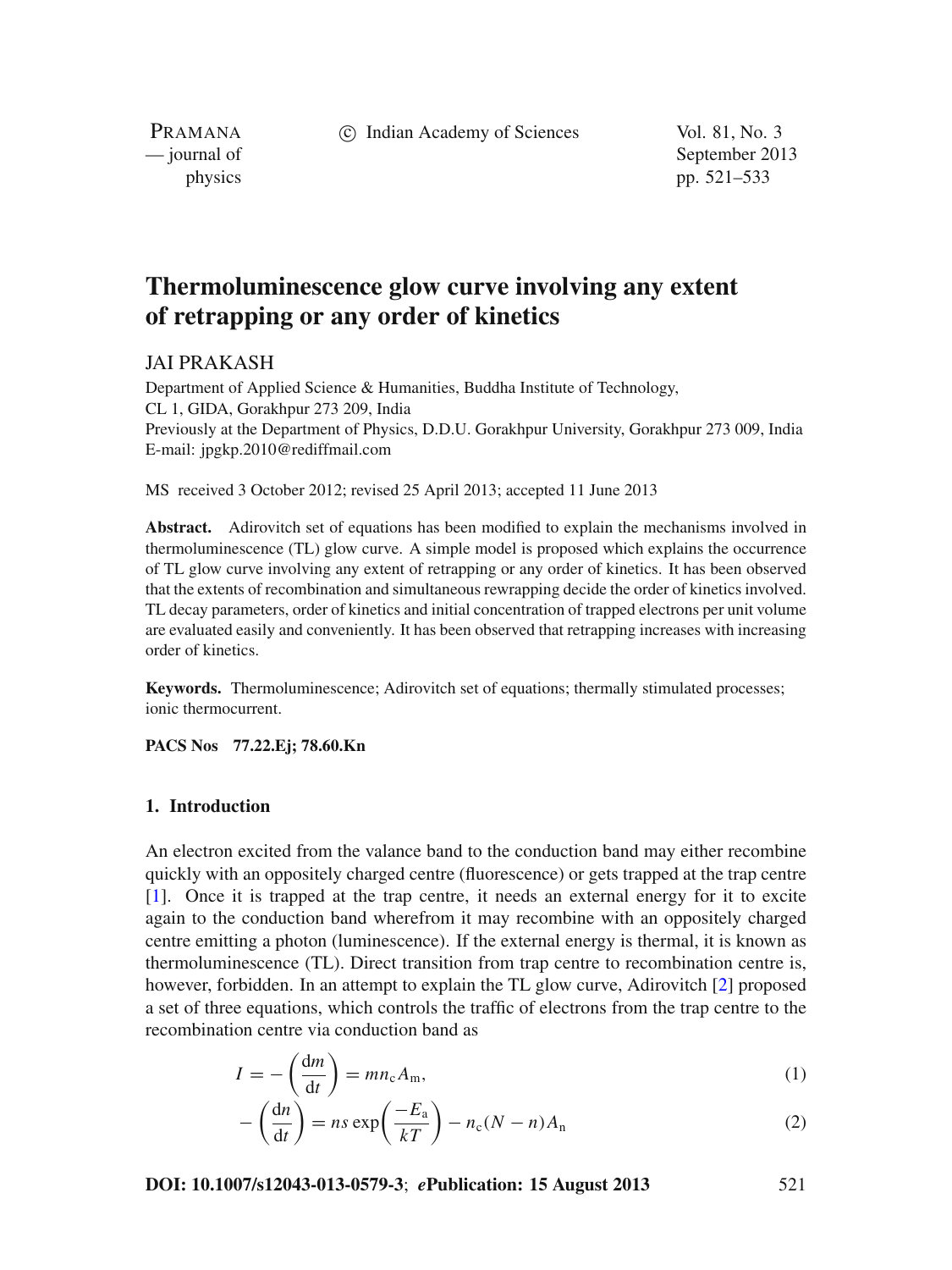<span id="page-1-0"></span>and

$$
m = n + n_c,\tag{3}
$$

where *I* is the intensity of the TL glow curve,  $m$  and  $n$  are the densities of holes and electrons in the respective recombination and trap centres,  $n_c$  is the density of electrons in the conduction band,  $A_m$  is the transition probability from the conduction band to the recombination centre, *A*<sup>n</sup> is the transition probability from the conduction band to the trap centre,  $E_a$  is the activation energy or trap depth, *s* is the pre-exponential factor or escape frequency factor, *k* is the Boltzmann's constant, *T* is the absolute temperature, *t* is the time corresponding to *T* and *N* is the density of the total trap centre. Equations  $(1)$ – $(3)$  are considered to be the basic equations which have been used by various workers to explain the occurrence of TL glow curve [\[3\]](#page-11-2). Mechanisms inherent in systems involving firstorder kinetics or monomolecular kinetics are supposed to be recombination dominant with negligible or zero retrapping. Intensity  $(I_1)$  of the TL glow curve at the temperature *T* involving first-order kinetics is represented by [\[4\]](#page-11-3)

<span id="page-1-5"></span>
$$
I_1 = n_0 s_1 \exp\left[-\left(\frac{E_a}{kT}\right) - \left(\frac{s_1}{b}\right) \int_{T_0}^T \exp\left(\frac{-E_a}{kT'}\right) dT'\right],\tag{4}
$$

where  $n_0$  is the initial concentration of the trapped electrons per unit volume at  $T_0$  corresponding to  $t = 0$ ,  $T_0$  is the initial temperature wherefrom the TL glow curve starts to appear, *b* is the constant linear heating rate and *T* is an arbitrary temperature in the range *T*<sup>0</sup> to *T* . Suffix 1 represents the parameters of first-order kinetics. It has been reported that probabilities of recombination and retrapping are equal in systems involving second-order kinetics  $[5]$  $[5]$ . The intensity  $(I_2)$  of the TL glow curve involving second-order kinetics is given by

<span id="page-1-2"></span>
$$
I_2 = n_0^2 s_2 \exp\left[-\left(\frac{E_a}{kT}\right)\right] \left[1 + \left(\frac{n_0 s_2}{b}\right) \int_{T_0}^T \exp\left(\frac{-E_a}{kT'}\right) dT'\right]^{-2}.
$$
 (5)

The escape frequency factor  $s_2$  for second-order kinetics is a constant quantity with the dimension m<sup>3</sup> s<sup>-1</sup>. Parameters  $s_1$  and  $s_2$  are related as

<span id="page-1-3"></span>
$$
s_1 = Ns_2. \tag{6}
$$

Further, the intensities of second- and higher-order TL glow curves are represented by [\[6\]](#page-11-5)

<span id="page-1-1"></span>
$$
I_{\ell} = n_0^{\ell} s_{\ell} \exp\left[-\left(\frac{E_a}{kT}\right)\right]
$$

$$
\times \left[1 + \left(n_0^{(\ell-1)} \frac{s_{\ell}(\ell-1)}{b}\right) \int_{T_0}^T \exp\left(\frac{-E_a}{kT'}\right) dT'\right]^{-(\ell/(\ell-1))}, \tag{7}
$$

where  $\ell$  represents the order of kinetics involved. Equation [\(7\)](#page-1-1) changes to eq. [\(5\)](#page-1-2) for  $\ell = 2$ . Parameters  $s_1$  and  $s_\ell$  are related through the equation

<span id="page-1-4"></span>
$$
s_1 = s_\ell N^{(\ell-1)},\tag{8}
$$

# 522 *Pramana – J. Phys.***, Vol. 81, No. 3, September 2013**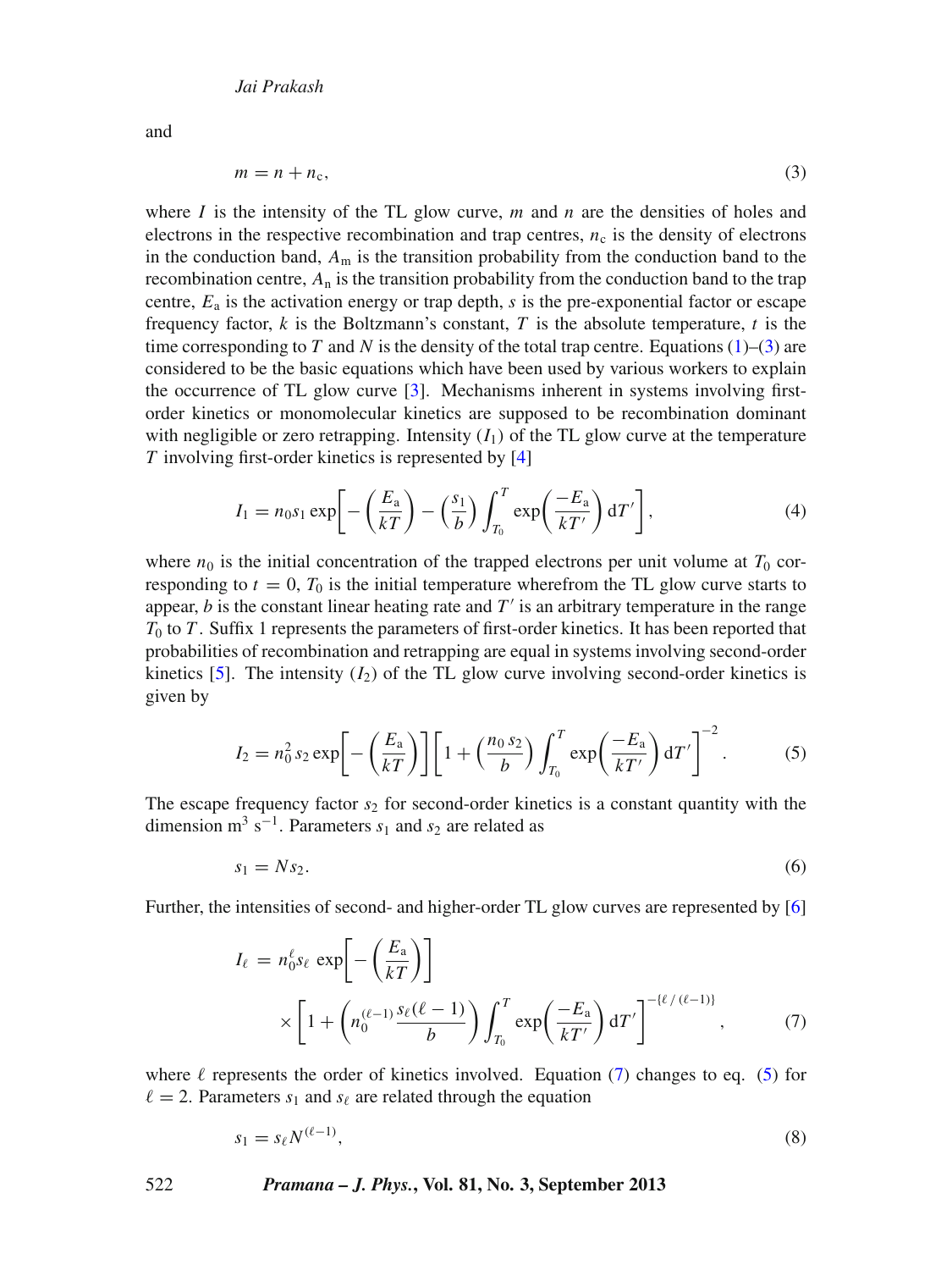where  $s_{\ell}$  has the dimension  $m^{3(\ell-1)} s^{-1}$ . One gets eq. [\(6\)](#page-1-3) from eq. [\(8\)](#page-1-4) for  $\ell = 2$ . When all the available electron traps are filled initially, i.e. when  $N = n_0$ , eq. [\(7\)](#page-1-1) changes to

<span id="page-2-0"></span>
$$
I_{\ell} = n_0 s_1 \exp\left[-\left(\frac{E_a}{kT}\right)\right]
$$

$$
\times \left[1 + \left(s_1\left(\frac{\ell-1}{b}\right)\right) \int_{T_0}^T \exp\left(\frac{-E_a}{kT'}\right) dT'\right]^{-(\ell/(\ell-1))}.
$$
 (9)

It is obvious that the intensity of the TL glow curve involving first-order kinetics represented by eq. [\(4\)](#page-1-5) cannot be obtained from eq. [\(9\)](#page-2-0), whereas the intensities of TL glow curves involving second- and higher-order kinetics can be obtained from it.

Chen and Winer [\[6\]](#page-11-5) reported that the peak of a general order TL glow curve involving the  $\ell$ th order of kinetics appears at  $T_{m\ell}$  controlled by

<span id="page-2-1"></span>
$$
\[1 + \left(s_1 \left(\frac{\ell - 1}{b}\right)\right) \int_{T_0}^{T_{\text{m}\ell}} \exp\left(\frac{-E_a}{kT}\right) dT\] = \left\{\frac{\ell s_1 k T_{\text{m}\ell}^2}{b E_a}\right\} \exp\left(\frac{-E_a}{k T_{\text{m}\ell}}\right). \tag{10}
$$

Equation [\(10\)](#page-2-1) decides the location of the TL glow peak in cases involving first- and higher-order kinetics. Anomalies associated with eqs [\(9\)](#page-2-0) and [\(10\)](#page-2-1) led us to reinvestigate the mechanisms inherent in the TL process. Many attempts have been made  $[7-14]$  $[7-14]$  in the quest of proposing responsible mechanisms, but none of them has been found to be satisfactory. For developing a suitable model, the following points have to be taken into considerations:

- (1) Inability of eq. [\(9\)](#page-2-0).
- (2) Ability of eq.  $(10)$ .
- (3) Imposing the condition  $N = n_0$  while developing eq. [\(9\)](#page-2-0).
- (4) Although  $A_m$  decides the transition probability, it has no direct role in the derivation of expression for the intensity of TL glow curve. It is the extent of recombination and simultaneous retrapping which decide the order of kinetics involved.
- (5) Same is the case with  $A_n$  in eq. [\(2\)](#page-0-1).
- (6) Garlick and Gibson [\[5\]](#page-11-4) have proposed that second-order kinetics is a case of strong retrapping probability or a case of fast retrapping process [\[15](#page-11-8)[,16](#page-11-9)]. In actual practice, recombination and retrapping probabilities are, however, supposed to be 50% each in systems involving second-order kinetics.
- (7)  $s_{\ell}$  has the dimension  $m^{3(\ell-1)}s^{-1}$  which contradicts Arrhenius relation [\[17\]](#page-11-10).
- (8) The relationship between  $s_{\ell}$  and  $s_1$  has no relevance and is not justified as they belong to systems involving different orders of kinetics.
- (9) In eq. [\(3\)](#page-1-0), one gets  $n_c$  as a result of excitation of electrons from the trap centre. So,  $m = n + n_c$  represented by eq. [\(3\)](#page-1-0) is misleading and illogical.
- (10) Dropping  $n_c$ , assuming  $n_c \ll n$ , is not valid in general.
- (11) The dependence of  $T_{m\ell}$  on  $n_0$  in systems involving second- and higher-order kinetics does not seem to be a realistic and reasonable proposition.

In view of the above observations, a model has been proposed which is found to be capable of explaining the occurrence of the TL glow curve successfully and is free from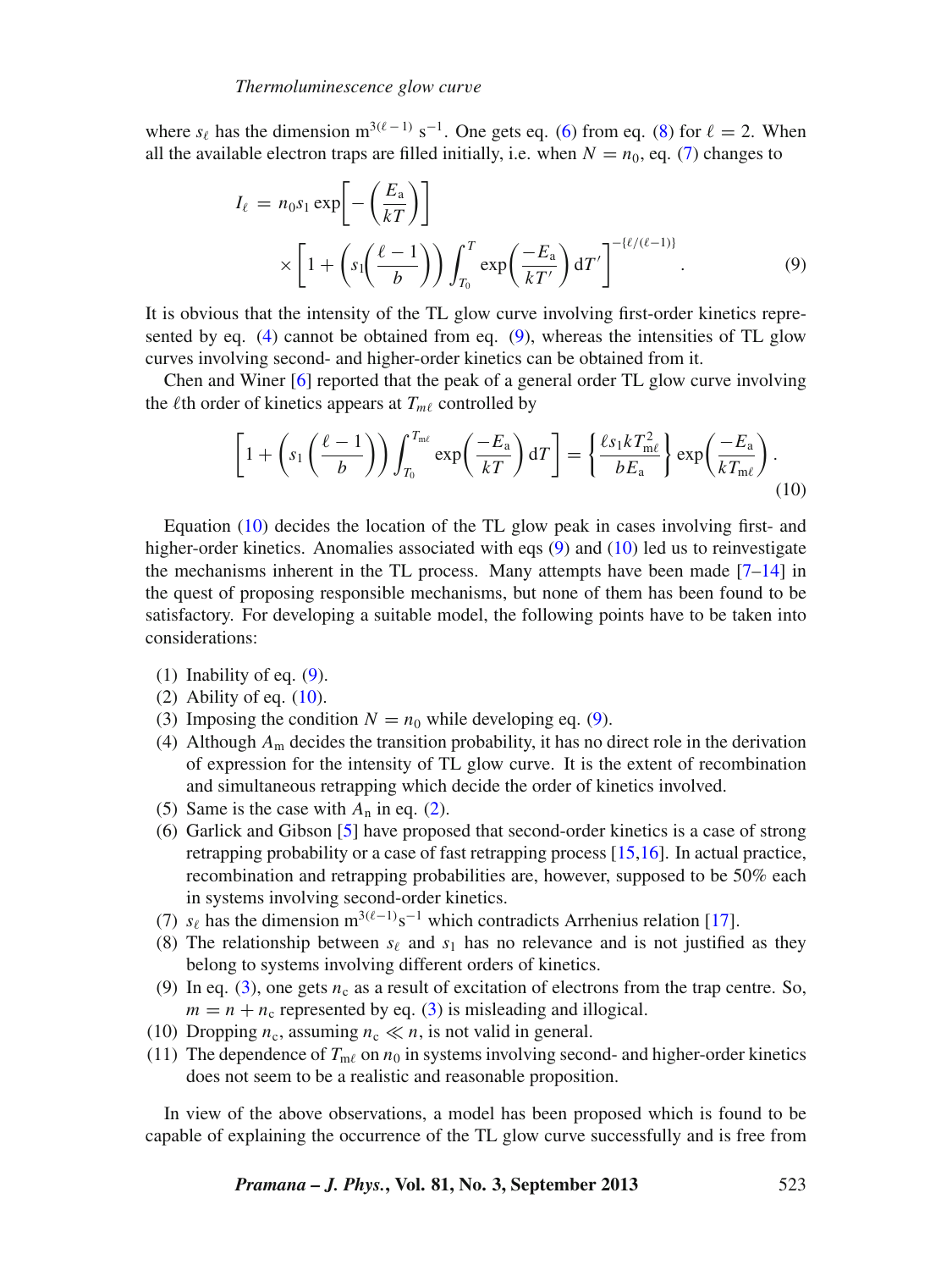anomalies mentioned above. The values of the TL decay parameters, order of kinetics and initial concentration of trapped electrons per unit volume are obtained easily and conveniently.

### **2. Proposed model**

In a sample, *m* and *n* are equal leading to the assumption that sample as a whole is neutral. So, charge neutrality condition requires

<span id="page-3-0"></span>
$$
m = n.\tag{11}
$$

After excitation from the trap centre, one gets  $n_c$  in the conduction band. During this process, *n* decreases by the same amount. Thus, the charge neutrality equation can be represented as

$$
m=(n-n_{\rm c})+n_{\rm c}.
$$

This relation obviously leads to eq.  $(11)$ , and hence,  $n_c$  should not come in picture in charge neutrality equation as proposed by Adirovitch in eq. [\(3\)](#page-1-0).

When the specimen is heated, trapped electrons are excited to the conduction band vide

<span id="page-3-3"></span>
$$
-\left(\frac{dn}{dt}\right) = ns \exp\left(-\frac{E_a}{kT}\right) = \frac{n}{\tau},\tag{12}
$$

where  $\tau$  is the relaxation time at *T* which is represented with the help of Arrhenius relation  $[17]$  $[17]$  as

$$
\tau = \tau_0 \exp\left(\frac{E_a}{kT}\right),\tag{13}
$$

where  $\tau_0$  is the fundamental relaxation time or the relaxation time at infinite temperature.  $\tau_0$  and *s* are related to each other through the equation

$$
\tau_0 = \frac{1}{s}.\tag{14}
$$

Out of the excited electrons in the conduction band, some are retrapped and the remaining get recombined, and hence, effective rate of decrease of *n* or effective rate of excitation is expressed as

<span id="page-3-1"></span>
$$
-\left(\frac{dn}{dt}\right) = ns \exp\left(\frac{-E_a}{kT}\right) - xns \exp\left(\frac{-E_a}{kT}\right),\tag{15}
$$

where the second term on the right-hand side represents the electrons which are retrapped and *x* represents the fraction or part of the excited electrons which are retrapped such that  $0 \le x \le 1$ . It would be justified to mention that x depends on experimental conditions and also on the transition probabilities  $A_m$  and  $A_n$ . For  $x = 0$ , retrapping is zero corresponding to the first-order kinetics and for  $x = 0.5$ , retrapping is 50% corresponding to the secondorder kinetics and so on. Equation [\(15\)](#page-3-1) is further expressed as

<span id="page-3-2"></span>
$$
-\left(\frac{dn}{dt}\right) = (1-x)ns \exp\left(\frac{-E_a}{kT}\right). \tag{16}
$$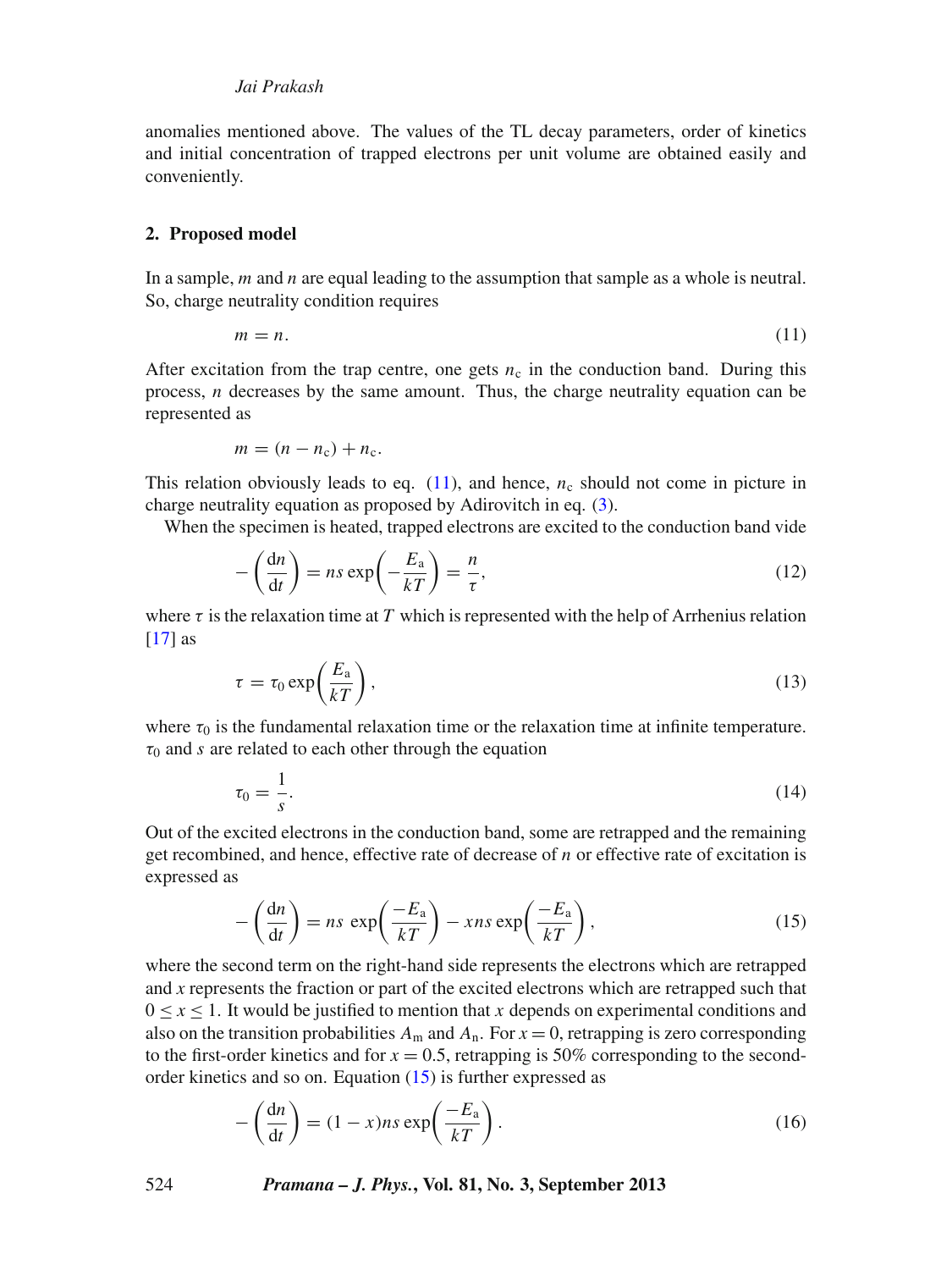#### *Thermoluminescence glow cur*v*e*

The remaining electrons in the conduction band represented by the right-hand side of eq. [\(16\)](#page-3-2) recombine with oppositely charged centres present at the recombination centre. Thus, the rate of recombination and hence the intensity of the TL glow curve will be represented as

<span id="page-4-0"></span>
$$
I = -\left(\frac{dm}{dt}\right) = (1 - x)ns \exp\left(\frac{-E_a}{kT}\right). \tag{17}
$$

The negative sign in eq. [\(17\)](#page-4-0) is due to the decrease in *m* as a result of recombination. With the help of eqs  $(15)$  and  $(17)$ , it can be shown, just for the sake of justification, that the excited electrons become equal to the sum of retrapped and recombined electrons as expected. It is obvious from eqs  $(16)$  and  $(17)$  that

<span id="page-4-1"></span>
$$
\left(\frac{\mathrm{d}m}{\mathrm{d}t}\right) = \left(\frac{\mathrm{d}n}{\mathrm{d}t}\right). \tag{18}
$$

This relationship suggested by eq.  $(18)$  is also obtained through eq.  $(11)$  justifying the validity of the ideas suggested in the proposed model. Further, it is not necessary to assume either  $N = n_0$  or  $n_c \ll n$  for developing the basic equations. Equations [\(11\)](#page-3-0), [\(16\)](#page-3-2) and [\(17\)](#page-4-0) represent the modified Adirovitch set of equations.

#### 2.1 *TL intensity*

Equation  $(16)$  can be solved to give

<span id="page-4-2"></span>
$$
n = n_0 \exp\left[-\left(st(1-x)\right)\exp\left(\frac{-E_a}{kT}\right)\right].\tag{19}
$$

Non-isothermal form of eq. [\(19\)](#page-4-2) is expressed as

$$
n = n_0 \exp\left[-\left(s(1-x)\right)\int_0^t \exp\left(\frac{-E_a}{kT}\right) dt\right].
$$
 (20)

With this value of  $n$ , eq.  $(17)$  results in

<span id="page-4-3"></span>
$$
I = (1 - x)n_0 s \exp\left[-\left(\frac{E_a}{kT}\right) - \left(s\left(\frac{1-x}{b}\right)\right) \int_{T_0}^T \exp\left(\frac{-E_a}{kT'}\right) dT'\right]. \tag{21}
$$

Intensity of a TL glow curve involving retrapping to the extent of  $x$  is represented by eq. [\(21\)](#page-4-3).

## 2.2 *TL peak*

Equation  $(17)$  with the help of eq.  $(12)$  can be rearranged as

<span id="page-4-4"></span>
$$
I = \left(\frac{(1-x)n}{\tau}\right). \tag{22}
$$

Differentiation of eq.  $(22)$  with time and using eqs  $(17)$  and  $(18)$ , one gets

<span id="page-4-5"></span>
$$
T_{\rm m}^2 = \left(\frac{bE_{\rm a}\tau_{\rm m}}{(1-x)\,k}\right),\tag{23}
$$

*Pramana – J. Phys.***, Vol. 81, No. 3, September 2013** 525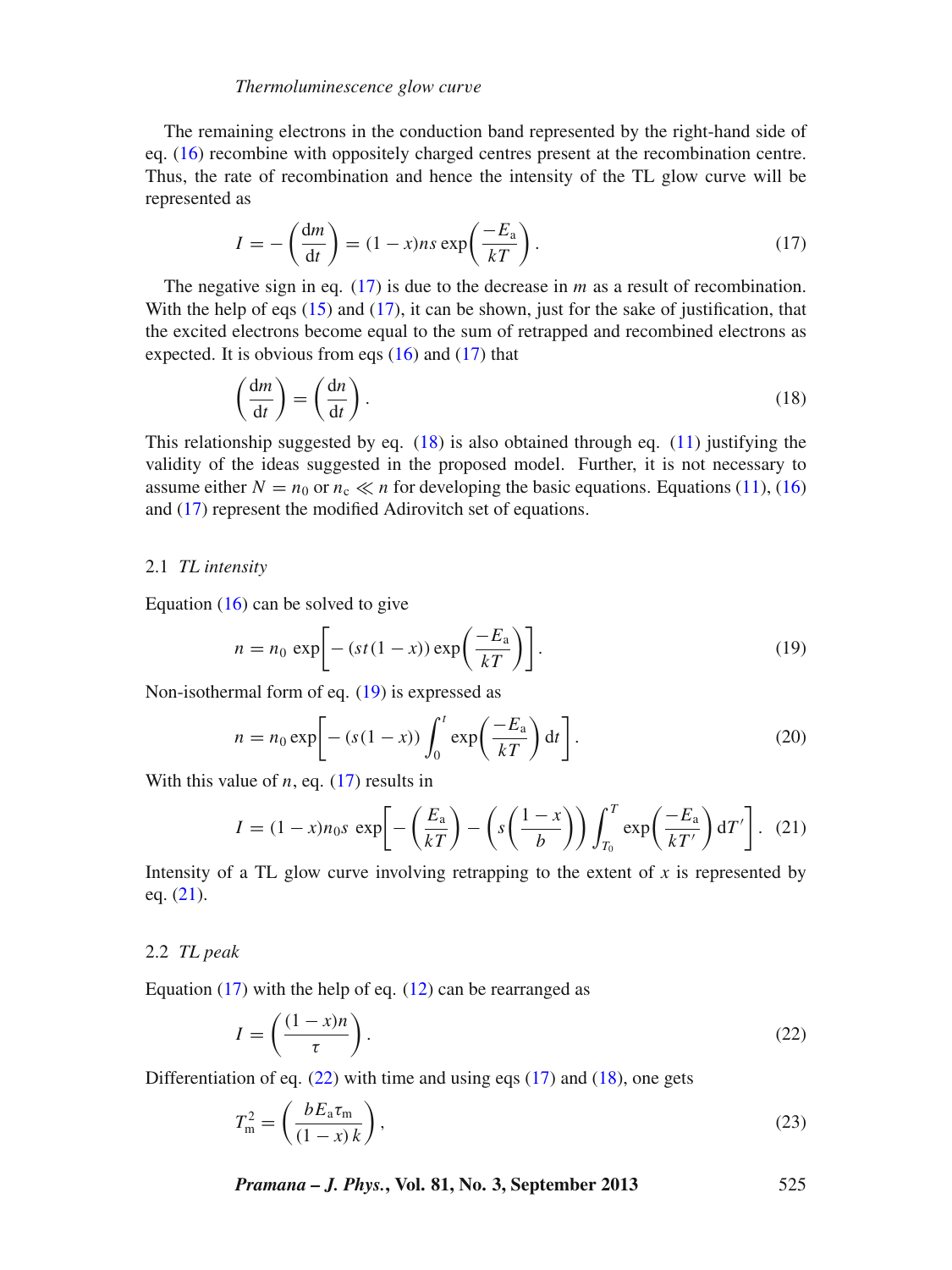where  $\tau_m$  is the relaxation time at  $T_m$ . Equation [\(23\)](#page-4-5) gives the location of the TL peak in systems involving retrapping to the extent of *x*. It is obvious that  $T_m$  is independent of  $n_0$ as expected. For monomolecular or first-order kinetics, eq.  $(23)$  with  $x = 0$  results in

<span id="page-5-0"></span>
$$
T_{\rm m}^2 = \left(\frac{bE_{\rm a}\tau_{\rm m}}{k}\right). \tag{24}
$$

Equation [\(24\)](#page-5-0) is also obtained from eq. [\(10\)](#page-2-1) after substituting its corresponding value of  $\ell$ . This clearly indicates about the generality of eq. [\(23\)](#page-4-5). With changing  $b$ , the rate of recombination changes resulting in the changed value of  $T<sub>m</sub>$ . Change in  $n<sub>0</sub>$  only influences the intensity of the TL glow curve. It is worth mentioning that eq. [\(24\)](#page-5-0) is also valid for ionic thermocurrent (ITC) measurements [\[18](#page-12-0)].

#### 2.3 *TL decay parameters*

From eq. [\(17\)](#page-4-0) one gets with the help of eq. [\(18\)](#page-4-1)

<span id="page-5-1"></span>
$$
\int_{n_0}^0 \mathrm{d}n = -\int_0^\infty I \, \mathrm{d}t \tag{25}
$$

which gives

<span id="page-5-2"></span>
$$
n_0 = \left(\frac{1}{b}\right) \int_{T_0}^{\infty} I(T') dT'.\tag{26}
$$

Also, eq. [\(25\)](#page-5-1) in the limits *T* to  $\infty$  gives

$$
n = \left(\frac{1}{b}\right) = \int_{T}^{\infty} I(T') dT'.\tag{27}
$$

Before developing equations for evaluating the TL decay parameters, mechanisms inherent in the TL decay process have to be taken into consideration. Retrapping of some of the electrons after excitation decreases the number of available electrons in the conduction band. Consequently, the intensity of the TL glow curve decreases. Also, the area enclosed in the TL glow curve decreases due to less number of electrons available for recombination. This argument is supported by eq.  $(26)$ . Decreased value of  $n_0$  means that a specimen of the same system with lesser concentration has been considered. Obviously, TL glow curves recorded in these specimens shall give the same values of *E*<sup>a</sup> and *s* as they belong to the same system. Similar findings have been recorded in many TL glow curves and ITC spectra. If the concentration is low and the relaxation is Debye type, one cannot see any dependence of dielectric relaxation parameters on the concentration of impurity vacancy (IV) dipoles [\[18\]](#page-12-0). In the initial rise method suggested by Bucci *et al* [\[18\]](#page-12-0), ln[*I*] plotted against  $[1/T]$  in KCl:Sr<sup>2+</sup> system results in a number of parallel straight lines corresponding to different concentration of IV dipoles as shown in figure [1,](#page-6-0) suggesting unchanged value of *E*a. The intercept changes because of the change in the number of IV dipoles keeping *s* unchanged. This conclusion supports TL data also because ITC spectrum is very much similar to the TL glow curve involving monomolecular or first-order kinetics  $[18]$  (see [§2.4\)](#page-6-1).

Based on the discussions of the preceding paragraph, it is obvious that *E*<sup>a</sup> and *s* of the system do not change due to different extents of retrapping. The evaluated values of *E*<sup>a</sup>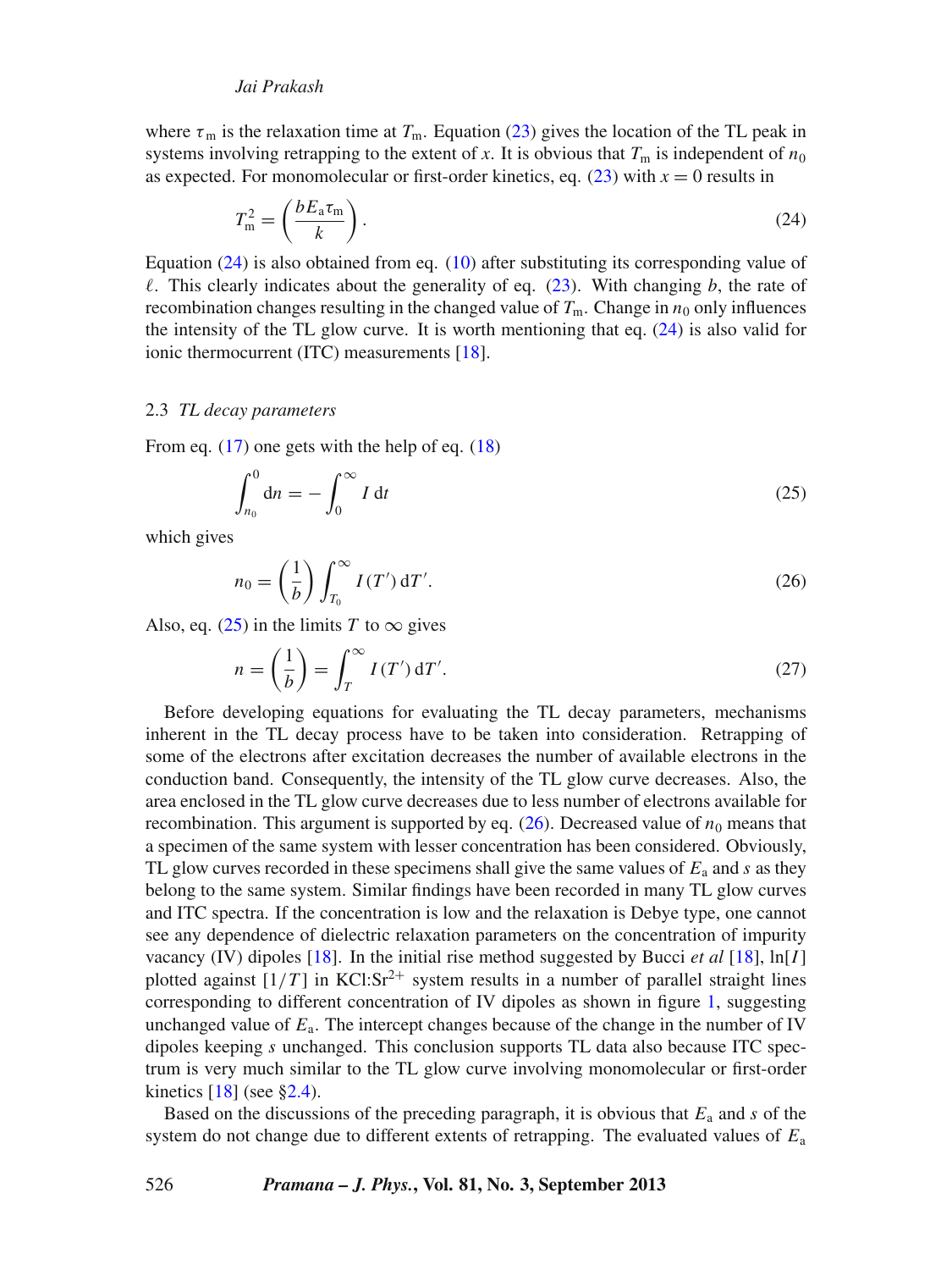<span id="page-6-0"></span>

**Figure 1.** Plot of ln(*I*) vs.  $(1/T)$  for six successive discharges recorded in KCl:Sr<sup>2+</sup> single crystals [\[18\]](#page-12-0). The system has been polarized and then depolarized successively for recording the ITC data.

and *s* may correspond to a case of zero retrapping in the system. Thus, the values of  $E_a$ and *s* can be obtained after substituting  $x = 0$  in the relevant equations. In such condition eq. [\(17\)](#page-4-0) for  $x = 0$  becomes

$$
I = ns \, \exp\left(\frac{-E_a}{kT}\right)
$$

which can be rearranged as

<span id="page-6-2"></span>
$$
\ln\left(\frac{n}{I}\right) = \ln\left(\frac{1}{s}\right) + \left(\frac{E_a}{kT}\right). \tag{28}
$$

It is obvious that one gets a straight line when  $\ln(n/I)$  is plotted against  $(1/T)$  in accordance with eq.  $(28)$ . The slope of the line gives the value of  $E_a$  and from the intercept one gets the value of  $s$ . It is observed that these values of  $E_a$  and  $s$  do not satisfy eq. [\(24\)](#page-5-0). Consequently, the value of  $x$  has been evaluated using eq.  $(23)$ . It would be worth mentioning that eq. [\(28\)](#page-6-2) has been used by many workers engaged in TL studies for evaluating TL decay parameters without caring whether eq. [\(24\)](#page-5-0) is satisfied or not. Thus, the proposal of *x* finds a justification and the values of  $E_a$ , *s* and *x* can be obtained using eqs [\(28\)](#page-6-2) and [\(23\)](#page-4-5), respectively.

#### <span id="page-6-1"></span>2.4 *Similarity in TL glow cur*v*es and ITC spectra*

Bucci *et al* [\[18\]](#page-12-0) have mentioned that ITC spectrum is very much similar to the TL glow curve involving monomolecular or first-order kinetics. To establish this similarity for higher-order kinetics, it will be fruitful to compare the corresponding expressions of these processes. The intensity of a TL glow curve involving retrapping to the extent of *x* and expression for its corresponding peak are represented by eqs [\(21\)](#page-4-3) and [\(23\)](#page-4-5), respectively.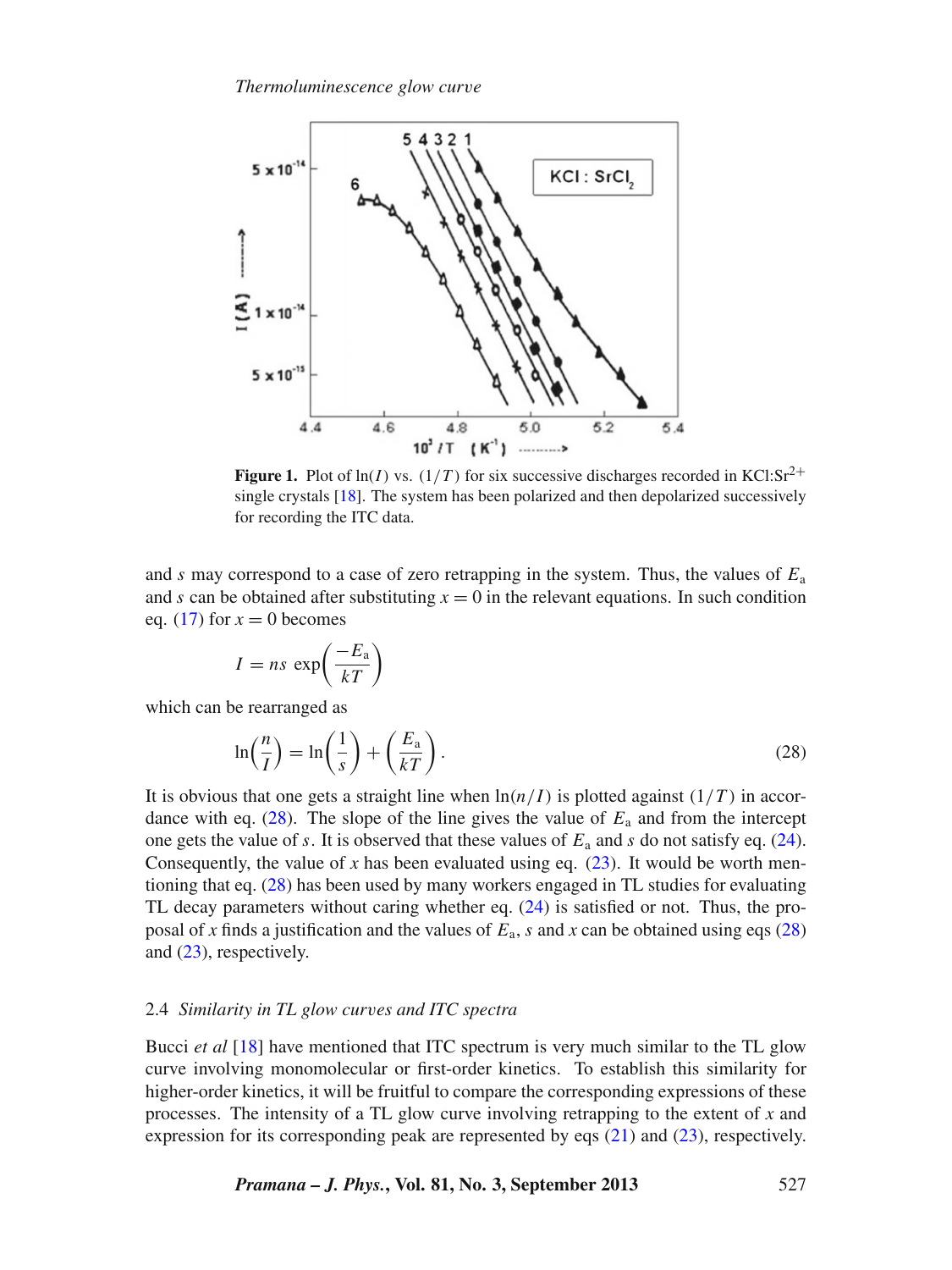Depolarization current  $I$  in an ITC spectrum involving  $\ell$ th-order of kinetics is represented by [\[19\]](#page-12-1)

<span id="page-7-0"></span>
$$
I = \left(\frac{Q_0}{\ell \tau_0}\right) \exp\left[\left(\frac{-E_a}{kT}\right) - \left\{\frac{1}{b\ell \tau_0}\right\} \int_{T_0}^T \exp\left(\frac{-E_a}{kT'}\right) dT'\right]
$$
(29)

whereas the peak position of ITC spectrum is expressed by [\[19](#page-12-1)]

<span id="page-7-1"></span>
$$
T_{\rm m}^2 = \left\{ \frac{\ell b E_{\rm a} \tau_{\rm m}}{k} \right\}.
$$
 (30)

After comparing eqs [\(21\)](#page-4-3) and [\(29\)](#page-7-0) for *I*, one finds a relationship between *x* and  $\ell$  as

<span id="page-7-2"></span>
$$
\ell = \frac{1}{(1-x)}.\tag{31}
$$

Thus, retrapping to the extent of  $x$  is equivalent to the involvement of  $\ell$ th order of kinetics both in TL as well as in dipolor relaxation processes. The same relation is also obtained between *x* and  $\ell$  when one compares eqs [\(23\)](#page-4-5) and [\(30\)](#page-7-1) for  $T_m$ . This obviously establishes a similarity between TL and ITC processes involving any extent of retrapping or any order of kinetics. Further, the method of evaluation of TL decay parameters  $E_a$  and  $s$  using eq.  $(28)$  is identical to the evaluation procedure of dielectric relaxation parameters  $E_a$  and  $\tau_0$  expressed by [\[19](#page-12-1)]

$$
\ln\left(\frac{Q}{I}\right) = \ln(\tau_0) + \left(\frac{E_a}{kT}\right). \tag{32}
$$

Moreover, expressions for *n* and  $n_0$  of the TL process are also similar to those of *Q* and  $Q_0$ of ITC process [\[19\]](#page-12-1). Further, initial rise method is equally valid for both these processes.

Probabilities of recombination and simultaneous retrapping corresponding to different orders of kinetics evaluated using eq.  $(31)$  are presented in table [1.](#page-7-3) It is worth mentioning that values presented in table [1](#page-7-3) are in agreement with the ideas proposed by Randall and Wilkins [\[4](#page-11-3)], and Garlick and Gibson [\[5\]](#page-11-4). It is obvious from the table that probability of

| Order of<br>kinetics $(\ell)$ | Probability of<br>recombination $(1 - x)$<br>$(\%)$ | Probability of<br>retrapping $(x)$<br>$(\%)$ |  |  |
|-------------------------------|-----------------------------------------------------|----------------------------------------------|--|--|
|                               | 100                                                 | $\overline{0}$                               |  |  |
| $\mathfrak{D}$                | 50                                                  | 50                                           |  |  |
| 3                             | 33.3                                                | 66.7                                         |  |  |
| 4                             | 25                                                  | 75                                           |  |  |
| 5                             | 20                                                  | 80                                           |  |  |
|                               | $\cdot$                                             | ٠                                            |  |  |
|                               | ٠                                                   | ٠                                            |  |  |
| $\ell$ th                     | $(100/\ell)$                                        | ٠<br>$[100(\ell-1)/\ell]$                    |  |  |

<span id="page-7-3"></span>**Table 1.** Probabilities of recombination and simultaneous retrapping as a function of order of kinetics involved in TL glow curves.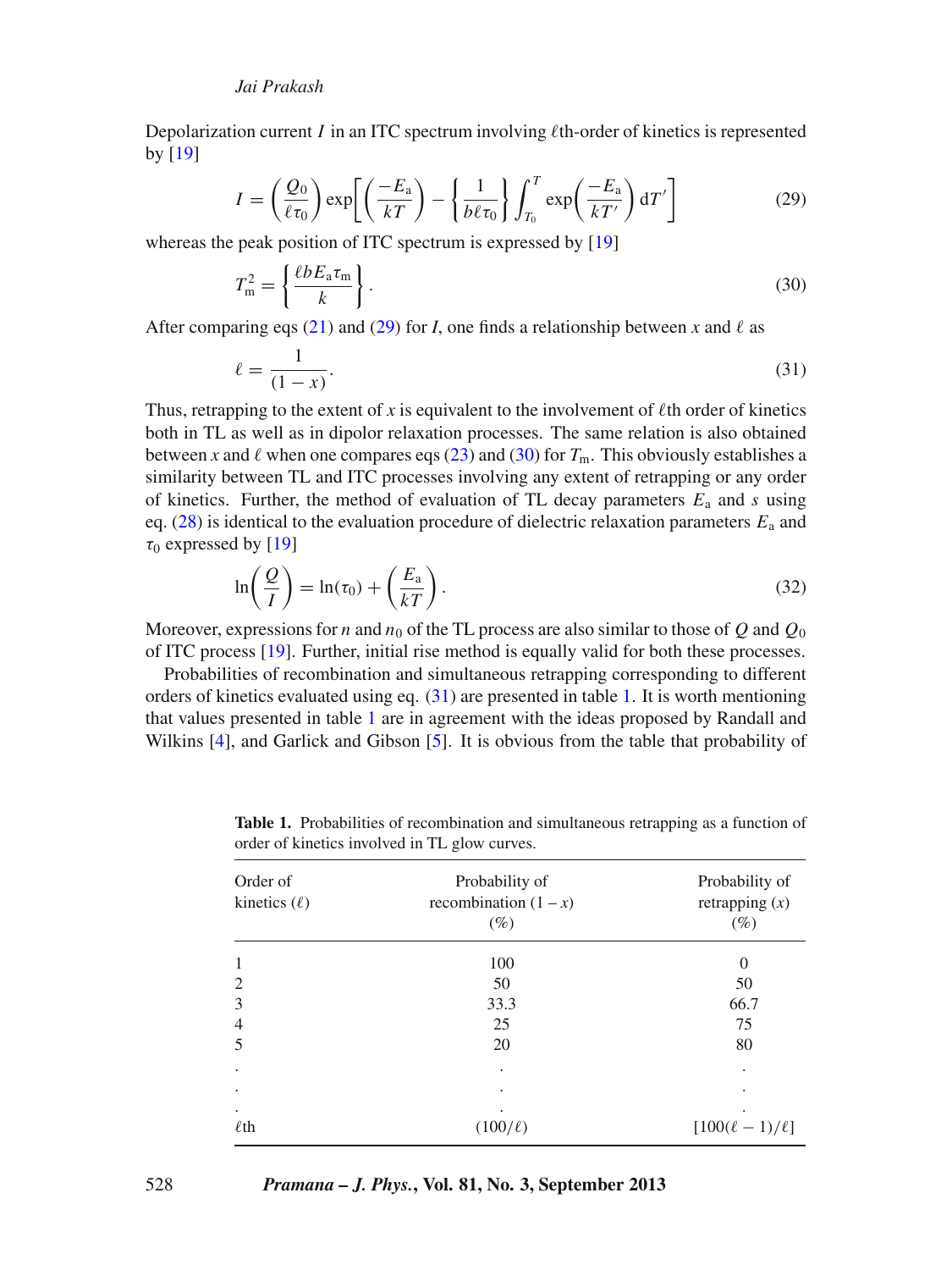retrapping increases with increasing  $\ell$ . It can be evaluated from eq. [\(31\)](#page-7-2) that for  $x =$ 0.60, i.e. for  $60\%$  retrapping and  $40\%$  simultaneous recombination, the order of kinetics involved is 2.5.

It is observed that the evaluated values of the TL decay parameters  $E_a$  and  $s$  do not satisfy eq. [\(24\)](#page-5-0). Similar observation has also been noticed by the author in a number of systems while dealing with the ITC data reported in the literature in connection with establishing a characteristic relaxation time for a given lattice:dopant system [\[20\]](#page-12-2). The same could not be reported by the author at that time probably due to lack of insight, explanation and vision. Some of the representative data reported in the literature are presented in table [2.](#page-8-0) Column 5 of table [2](#page-8-0) presents the values of either *s* for the TL data or  $\tau_0$  for the ITC data. It is obvious from the table that  $T_m^2$  is different from  $bE_a\tau_m/k$  both in TL as well as in ITC cases, which should have been equal as per eq. [\(24\)](#page-5-0). This justifies

<span id="page-8-0"></span>

| System                       | $\boldsymbol{b}$<br>$(K s^{-1})$ | $T_{\rm m}$<br>(K) | $E_{\rm a}$<br>(eV) | s or $\tau_0$<br>$(s^{-1})$ or $(s)$ | $\boldsymbol{\mathcal{X}}$ | $\ell$      | Reference          |
|------------------------------|----------------------------------|--------------------|---------------------|--------------------------------------|----------------------------|-------------|--------------------|
| (a) TL Data                  |                                  |                    |                     |                                      |                            |             |                    |
| NaCl:I                       | 1.5                              | 473                | 1.145               | $2.00 \times 10^{11}$                |                            | 0.30 1.42   | $[31]$             |
| Quartz                       | $\sqrt{2}$                       | 393                | 0.796               | $2.10 \times 10^{9}$                 | 0.08                       | 1.09        | $[32]$             |
| Kyanite                      | $\overline{c}$                   | 389.42             | 0.91                | $8.36 \times 10^{10}$                | 0.00                       | 1.00        | $[33]$             |
| Kyanite (preheated)          | $\overline{c}$                   | 407.79             | 0.96                | $1.05 \times 10^{11}$                | 0.07                       | 1.07        | $[33]$             |
| Aluminium oxide (irradiated) | 5                                | 638                | 1.52                | $2.68 \times 10^{11}$                | 0.18                       | 1.22        | $[34]$             |
| BaS:Bi                       | $\overline{c}$                   | 626                | 1.2                 | $1.38 \times 10^{9}$                 |                            | 0.76 4.24   | $[35]$             |
| $BaSO4:U6+$                  | $\overline{c}$                   | 488                | 1.3                 | $4.30 \times 10^{12}$                | 0.21                       | 1.27        | $\lceil 36 \rceil$ |
| Synthetic quartz             | $\overline{4}$                   | 363                | 0.85                | $1.90 \times 10^{11}$                |                            | $0.00$ 1.00 | $[37]$             |
| (b) ITC Data                 |                                  |                    |                     |                                      |                            |             |                    |
| $NaCl:Mn2+$                  | 0.1                              | 214.3              | 0.67                | $9.10 \times 10^{-15}$               |                            | 0.11 1.12   | $[38]$             |
| $NaCl: Mg2+$                 | 0.067                            | 206                | 0.49                | $8.80 \times 10^{-11}$               | 0.22                       | 1.29        | $[39]$             |
| NaCl:NCO <sup>-</sup>        | 0.012                            | 65                 | 0.192               | $2.00 \times 10^{-13}$               | 0.01                       | 1.01        | $[40]$             |
| NaCl:NO <sup>2</sup>         | 0.022                            | 18.9               | 0.04                | $7.00 \times 10^{-10}$               | 0.07                       | 1.07        | [41]               |
| $KC1: Mg2+$                  | 0.1                              | 189                | 0.49                | $3.85 \times 10^{-12}$               | 0.28                       | 1.39        | $[42]$             |
| $KCl: Mn2+$                  | 0.1                              | 192                | 0.49                | $6.20 \times 10^{-12}$               | 0.30                       | 1.42        | $[42]$             |
| $KC!Yb2+$                    | 0.1                              | 215                | 0.67                | $1.10 \times 10^{-14}$               | 0.05                       | 1.05        | $[42]$             |
| KCl:AsO <sup>2</sup>         | 0.1                              | 58.3               | 0.161               | $1.60 \times 10^{-13}$               | 0.26                       | 1.36        | $[43]$             |
| $KBr:AsO2-$                  | 0.01                             | 60                 | 0.169               | $2.40 \times 10^{-13}$               | 0.79                       | 4.81        | $[43]$             |
| $KBr: Sr^{2+}$               | 0.05                             | 215                | 0.66                | $4.0 \times 10^{-14}$                | 0.01                       | 1.01        | $[44]$             |
| $KBr:Se2-$                   | 0.05                             | 230                | 0.72                | $2.0 \times 10^{-14}$                | 0.04                       | 1.04        | $[45]$             |
| KBr:NCO <sup>-</sup>         | 0.014                            | 41                 | 0.119               | $2.0 \times 10^{-13}$                | 0.01                       | 1.01        | [40]               |
| $KBr:Cu+$                    | 0.184                            | 70.2               | 0.196               | $1.0 \times 10^{-13}$                | 0.00                       | 1.00        | $[46]$             |
| $KI: Pb2+$                   | 0.059                            | 201.2              | 0.61                | $4.50 \times 10^{-14}$               | 0.11                       | 1.12        | $[39]$             |
| $KI:Se2-$                    | 0.046                            | 215                | 0.64                | $13.00 \times 10^{-14}$              | 0.02                       | 1.02        | $[47]$             |
| $KI:AsO2-$                   | 0.016                            | 60.5               | 0.172               | $3.50 \times 10^{-13}$               | 0.34                       | 1.52        | $[43]$             |
| $KI:Te^{2-}$                 | 0.066                            | 217                | 0.62                | $4.00 \times 10^{-14}$               |                            | 0.90 9.75   | [48, 49]           |
|                              |                                  |                    |                     |                                      |                            |             |                    |

**Table 2.** Values of x or  $\ell$  for some representative systems supposedly involving firstorder kinetics or 0% retrapping.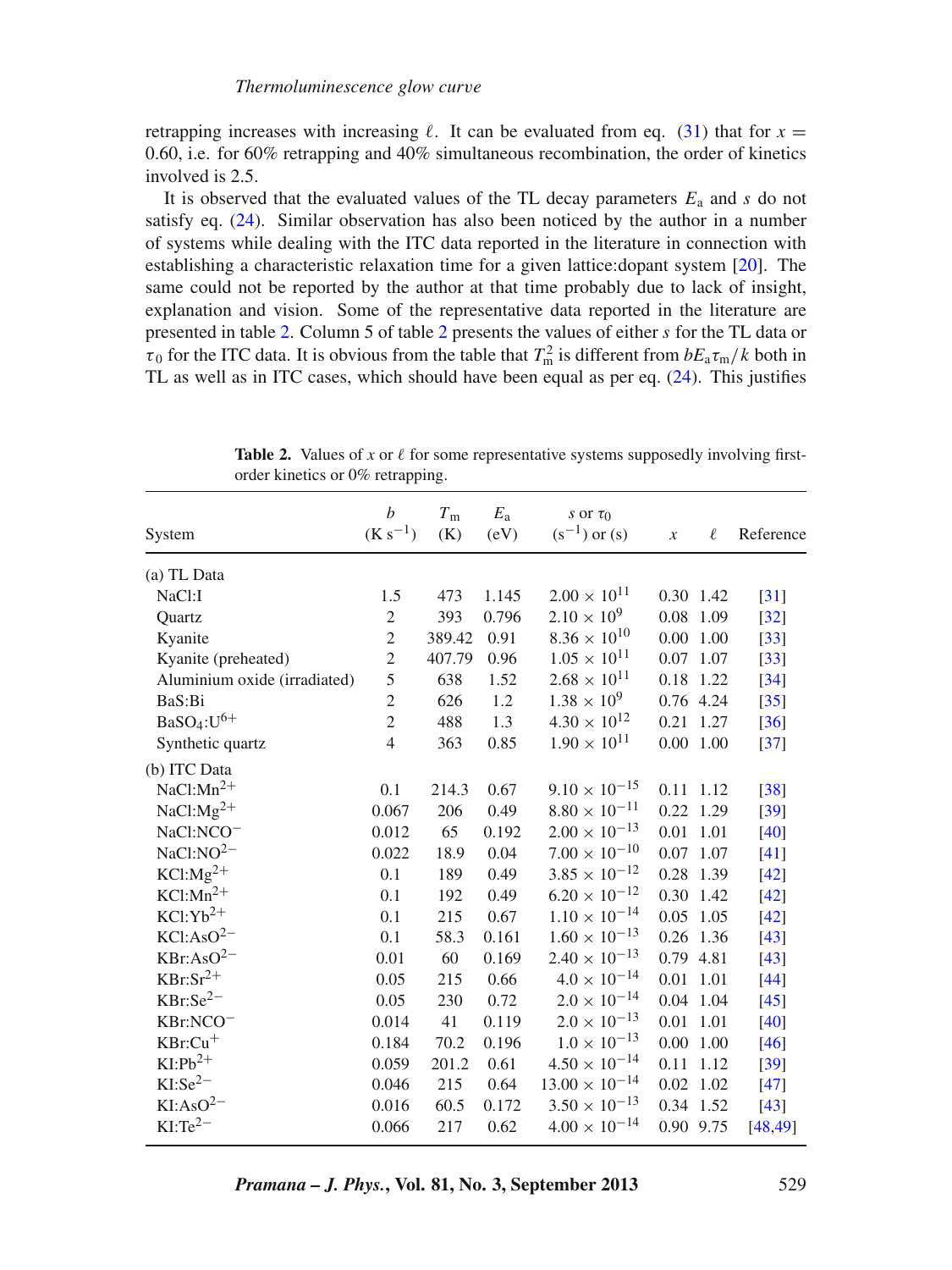the appearance of the factor  $1/(1-x)$  in eq. [\(23\)](#page-4-5) or the presence of  $\ell$  in eq. [\(30\)](#page-7-1). Thus, eq.  $(23)$  enables one to determine the value of *x*. Likewise  $\ell$  can be obtained from eq.  $(30)$ . In this way the values of  $E_a$ , *s* and *x* or  $\ell$  can be determined conveniently and easily. In addition,  $n_0$  is also obtained using eq.  $(26)$ . The model can be applied to analyse the TL and the ITC data equally effectively.

#### **3. Results and discussion**

The TL glow curves for hypothetical systems, with same values of  $E_a$ , *s* and  $n_0$  but different values of  $\ell$  constructed with the help of eqs [\(21\)](#page-4-3) and [\(31\)](#page-7-2) following the same value of constant linear heating rate *b* are shown in figure [2.](#page-9-0) It is obvious that  $T<sub>m</sub>$  shifts towards higher temperature with increasing value of  $\ell.$  Sharp fall-off of the TL glow curve at the high temperature end is due to the second exponential term. It is obvious from the figure that the intensity  $I_m$  of the TL peak at  $T_m$  decreases with increasing value of  $\ell$ . For the evaluation of TL decay parameters,  $\ln(n/I)$  for the glow curves of figure [2](#page-9-0) are plotted against  $(1/T)$  in figure [3.](#page-10-0) It is obvious that one gets a straight line in accordance with eq.  $(28)$ . The slope gives the value of  $E_a$  whereas the value of *s* is obtained from the intercept.  $x$  is evaluated with the help of eq.  $(23)$  and the corresponding value of  $\ell$  is obtained using eq. [\(31\)](#page-7-2). The value of  $n_0$  is obtained using eq. [\(26\)](#page-5-2). Evaluated values of  $E_a$ , s, x or  $\ell$  and  $n_0$  corresponding to curves 1 to 5 of figure [2](#page-9-0) are presented in table [3.](#page-10-1) It is obvious that the evaluated values are in good agreement with the chosen values of the hypothetical systems. It would be worth mentioning that for  $\ell = 1$  of the hypothetical system of figure [2,](#page-9-0) retrapping to the extent of  $10\%$  is observed and the

<span id="page-9-0"></span>

**Figure 2.** TL glow curves for hypothetical systems having same parameters  $E_a$  = 0.55 eV,  $s = 2 \times 10^8$  s<sup>-1</sup>,  $n_0 = 2 \times 10^{16}$  m<sup>-3</sup> and  $b = 0.1$  K s<sup>-1</sup> for different orders of kinetics. The number on the curves indicates the involved order of kinetics.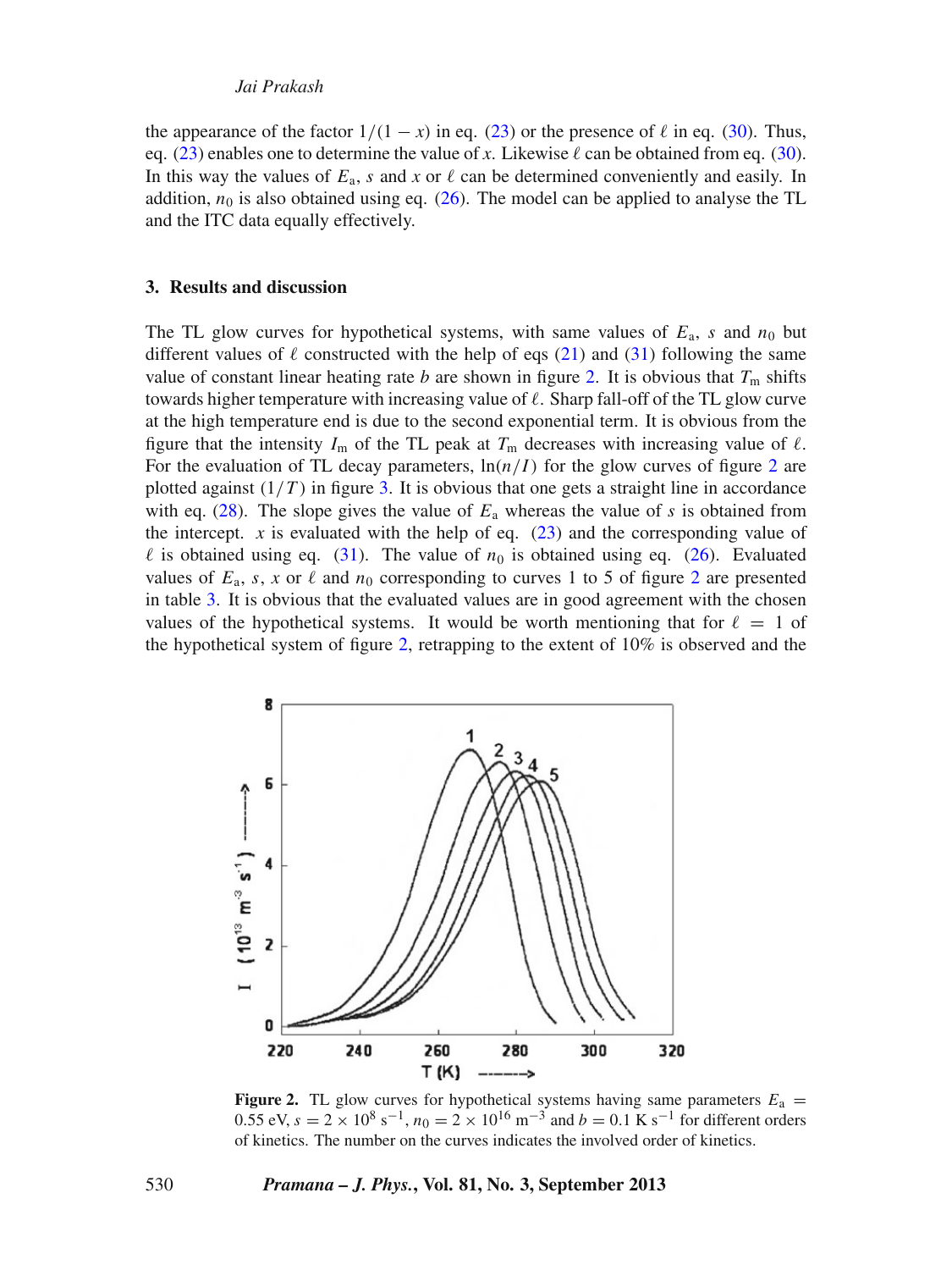<span id="page-10-0"></span>

**Figure 3.** Plot of  $\ln(n/I)$  vs.  $(1/T)$  for the TL glow curves of figure [2.](#page-9-0)

corresponding value of  $\ell$  is found to be 1.11. This suggests an inaccuracy of  $\pm 10\%$  in the magnitude of retrapping and simultaneous recombination, and  $\pm 0.1$  in the order of kinetics, respectively. Thus, first-order kinetics with zero retrapping seems to correspond to an ideal case. Order of kinetics more than 1 has been reported in natural barite sample  $[21]$  $[21]$  and CaF<sub>2</sub>:Pr single crystals  $[22]$  $[22]$ . It has also been observed that the location of TL peak in natural barite samples is independent of the extent of the irradiation dose, i.e. independent of  $n_0$  which is in accordance with the results of the proposed model. Similar observation has also been recorded in Pr-doped  $CaF<sub>2</sub>$  single crystals. The intensity of TL peak in both these cases has, however, been found to change with  $n_0$  as expected. Order of kinetics, other than 1 or 2, has also been reported in [\[23](#page-12-23)[–30](#page-12-24)]. TL peak in MgO single crystals [\[26\]](#page-12-25) involves second-order kinetics at low concentration of iron impurity which

| Curve no. | Evaluated with the help of eq. |                                       |                  |        |                                                                                                                                                                 |  |  |  |
|-----------|--------------------------------|---------------------------------------|------------------|--------|-----------------------------------------------------------------------------------------------------------------------------------------------------------------|--|--|--|
|           | (28)                           |                                       | (23)             | (31)   | (26)                                                                                                                                                            |  |  |  |
|           | $E_{\rm a}$ (eV)               | $s \times 10^{-8}$ (s <sup>-1</sup> ) | $\boldsymbol{x}$ | $\ell$ | $n_0 \times 10^{-16}$ (m <sup>-3</sup> )                                                                                                                        |  |  |  |
|           | 0.55                           | 2                                     | 0.10             | 1.11   | 2                                                                                                                                                               |  |  |  |
|           | 0.55                           |                                       | 0.49             | 1.96   | 2                                                                                                                                                               |  |  |  |
|           | 0.55                           | $\mathcal{D}_{\mathcal{A}}$           | 0.67             | 3.03   | $\mathcal{D}_{\mathcal{L}}^{\mathcal{L}}(\mathcal{L})=\mathcal{L}_{\mathcal{L}}^{\mathcal{L}}(\mathcal{L})\mathcal{L}_{\mathcal{L}}^{\mathcal{L}}(\mathcal{L})$ |  |  |  |
| 4         | 0.55                           |                                       | 0.75             | 4.00   |                                                                                                                                                                 |  |  |  |
|           | 0.55                           |                                       | 0.81             | 5.26   |                                                                                                                                                                 |  |  |  |

<span id="page-10-1"></span>Table 3. Evaluated values of TL decay parameters and order of kinetics for hypothetical systems of figure [2.](#page-9-0)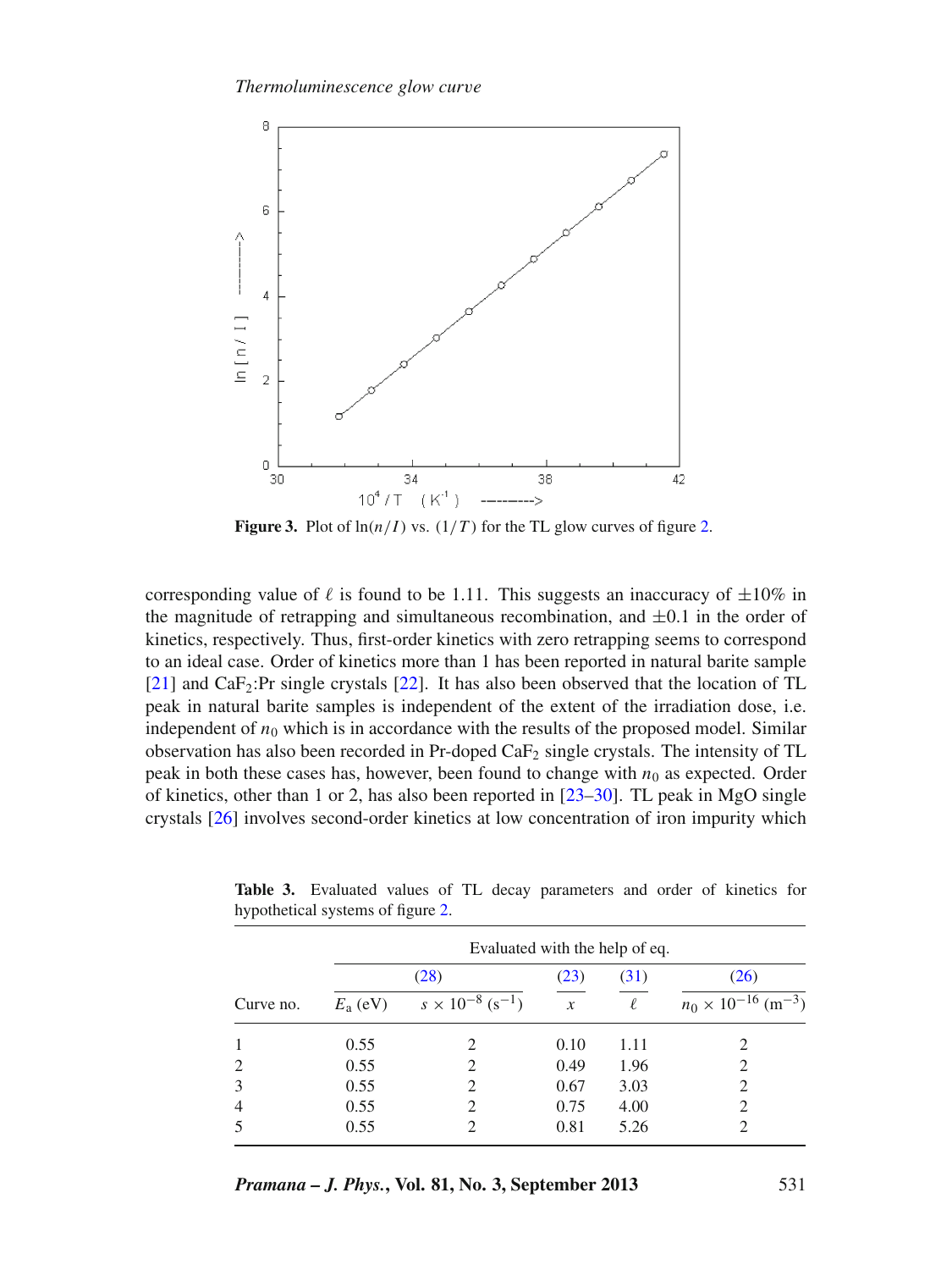gradually changes to about 1.3 at high concentration. It has been reported by May and Partridge [\[29\]](#page-12-26), and by Partridge and May [\[30](#page-12-24)] that the TL glow curve in  $\alpha$ -irradiated alkali halides involves an order of kinetics of 1.5. Thus, the findings of the proposed model are also supported by the experimental observations reported in the literature.

# **4. Conclusion**

A simple model has been proposed which explains the mechanisms involved in the occurrence of the TL glow curve. Among the electrons excited to the conduction band, some are retrapped and the remaining are recombined in such a way that the sum of the retrapped and the recombined electrons is equal to the electrons excited to the conduction band. Based on this fact, an expression for the intensity of the TL glow curve involving any extent of retrapping or any order of kinetics has been developed. No assumption has been incorporated in developing the generalized expression. Intensity of TL peak is found to depend on the initial concentration of trapped electrons as expected. TL decay parameters  $E_a$  and *s* along with *x* or  $\ell$  and  $n_0$  are evaluated conveniently and easily. The proposed model is also applicable to the ITC data equally effectively.

#### **Acknowledgements**

The author is thankful to Mr Devendra Prasad and Ms V Gupta for their help in computer graphics. Thanks are also due to Dr R A Agrawal, Chairman, BIT, for providing the necessary facilities.

# **References**

- <span id="page-11-0"></span>[1] A Jablonski, *Z. Phys.* **94**, 38 (1935)
- <span id="page-11-1"></span>[2] E I Adirovitch, *J. Phys. Rad.* **17**, 705 (1956)
- <span id="page-11-2"></span>[3] R Chen and Y Kirsh, *Analysis of thermally stimulated processes* (Pergamon Press, Oxford, England, 1981)
- <span id="page-11-3"></span>[4] J T Randall and M H F Wilkins, *Proc. R. Soc. A* **184**, 366 (1945)
- <span id="page-11-4"></span>[5] G F J Garlick and A F Gibson, *Proc. R. Soc.* **60**, 574 (1948)
- <span id="page-11-5"></span>[6] R Chen and S A A Winer, *J. Appl. Phys.* **41**, 5227 (1970)
- <span id="page-11-6"></span>[7] P S Majumdar, S J Singh and R K Gartia, *J. Phys. D: Appl. Phys.* **21**, 815 (1988)
- [8] Y Kirsh, *Phys. Status Solidi A* **129**, 15 (1992)
- [9] J Prakash, *Solid State Commun.* **85**, 647 (1993)
- [10] J Prakash and D Prasad, *Phys. Status Solidi A* **142**, 281 (1994)
- [11] P K Singh, *Beha*v*iour of impurity–*v*acancy dipoles in alkali halides*, Ph.D. thesis (DDU Gorakhpur University, Gorakhpur, 2002)
- [12] J Prakash, S K Rai, P K Singh and H O Gupta, *Indian J. Pure Appl. Phys.* **42**, 565 (2004)
- [13] D K Dwivedi, *On the analysis of thermally stimulated processes*, Ph.D. thesis (DDU Gorakhpur University, Gorakhpur, 2006)
- <span id="page-11-7"></span>[14] J Prakash, P K Singh and D K Dwivedi, *Indian J. Pure Appl. Phys.* **44**, 532 (2006)
- <span id="page-11-8"></span>[15] S W S Mckeever, *Thermoluminescence of solids* (Cambridge University Press, 1988)
- <span id="page-11-9"></span>[16] R Chen and S W S Mckeever, *Theory of thermoluminescence and related phenomenon* (World Scientific, Singapore, 1997)
- <span id="page-11-10"></span>[17] S Z Arrhenius, *Phys. Chem*. 226 (1889)